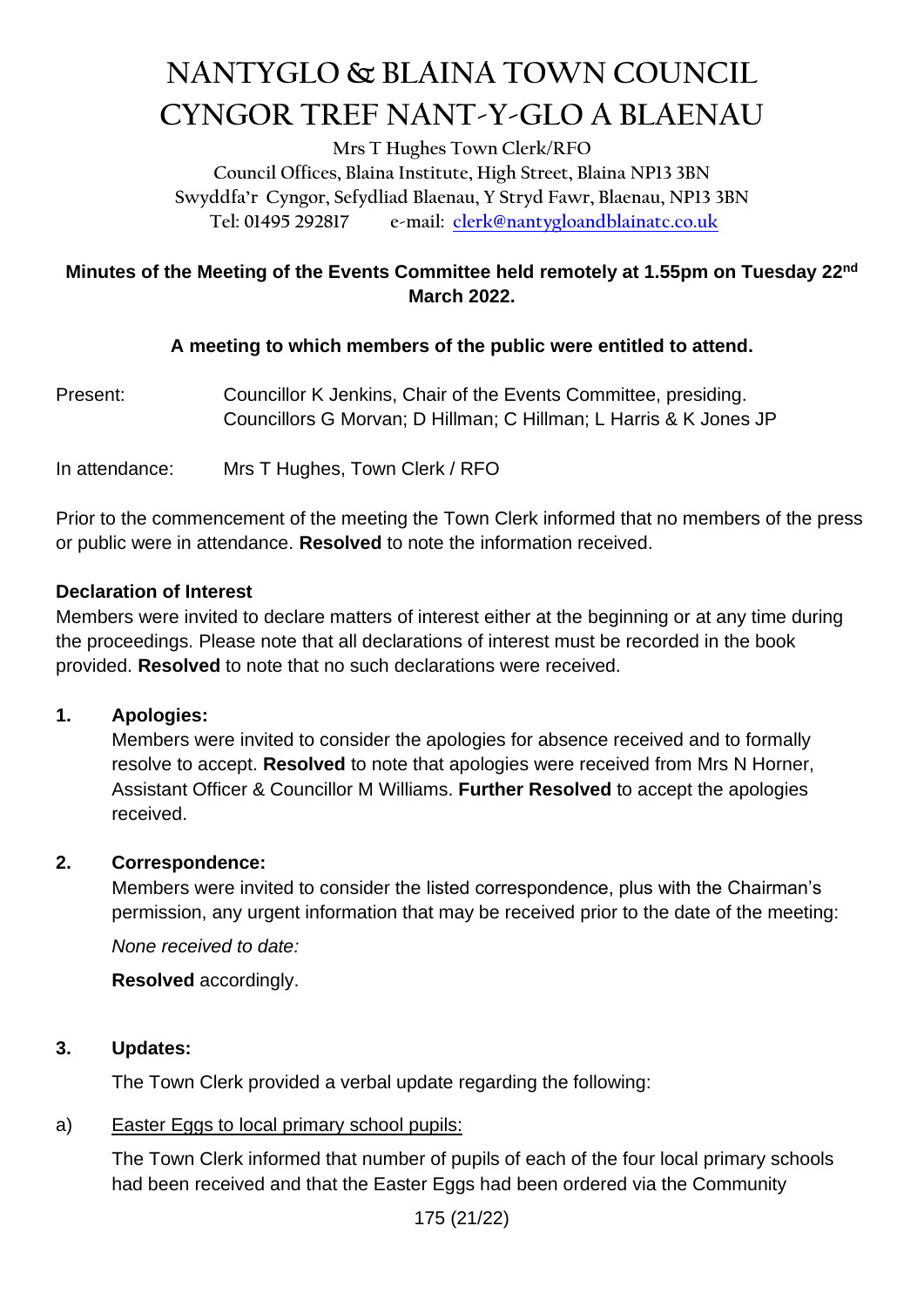Champion at Morrisions PLC (Ebbw Vale). The Town Clerk informed that the usual discount on orders via the Community Champion was 20%. The Community Champion at Morrisons (Ebbw Vale) would inform the Town Clerk when the Easter Eggs were available for collection.

The Town Clerk informed that 1120 easter eggs had been ordered and that with the 20% this would ensure that the price paid was the cheapest available to the Town Council.

**Resolved** to note the information received.

## b) Queen's Platinum Jubilee:

The Town Clerk informed that each of the four local primary schools had confirmed the number of commemorative gifts required. The relevant company had been contacted and confirmed that a pro-rata invoice would need to be paid prior to the goods being sent out. This order and payment would be made after 1<sup>st</sup> April 2022 as per the previous resolution.

Enquiries had been made and a response was still outstanding as to the suitability of trees for planting although Councillor G Morvan informed that discussions with Mr L Moore (Nantyglo OAP Hall, opposite Wesley Church) had confirmed that the OAP Hall own the ground and would not have any objections to a tree planted in commemoration of the Platinum Jubilee.

All other arrangements were still being planned.

**Resolved** to note the information received.

#### c) Planters:

The Town Clerk informed that the planters had been ordered as resolved but was awaiting confirmation details. Tai Calon had been contacted regarding initial storage of the planters together with any other help that might be available. To date, no response had been received although the Town Clerk informed that she had the contact details of an officer at Blaenau Gwent County Borough Council who might be able to assist with this request.

In response to a query, the Town Clerk informed that compost had not yet been ordered due to not having had a response from Tai Calon to a request of assistance. The Town Clerk was to contact the Community Champion at Tai Calon and the Town Centre Manager at Blaenau Gwent CBC regarding any help that might be available.

In response to a query from Councillor Harris, the Chair informed that there might be a spare planter available for re-location at Cwmcelyn although it would then be the responsibility of the local residents to maintain.

**Resolved** to note the information received.

*The Chair informed that the following item would be discussed due to deadlines (this item had been resolved in principle within the budget and precept report January 2022):*

# **4. Nantyglo & Blaina In Bloom 2022:**

The Town Clerk requested that Members consider and if appropriate resolve to hold the annual Nantyglo & Blaina In Bloom competition as in previous years.